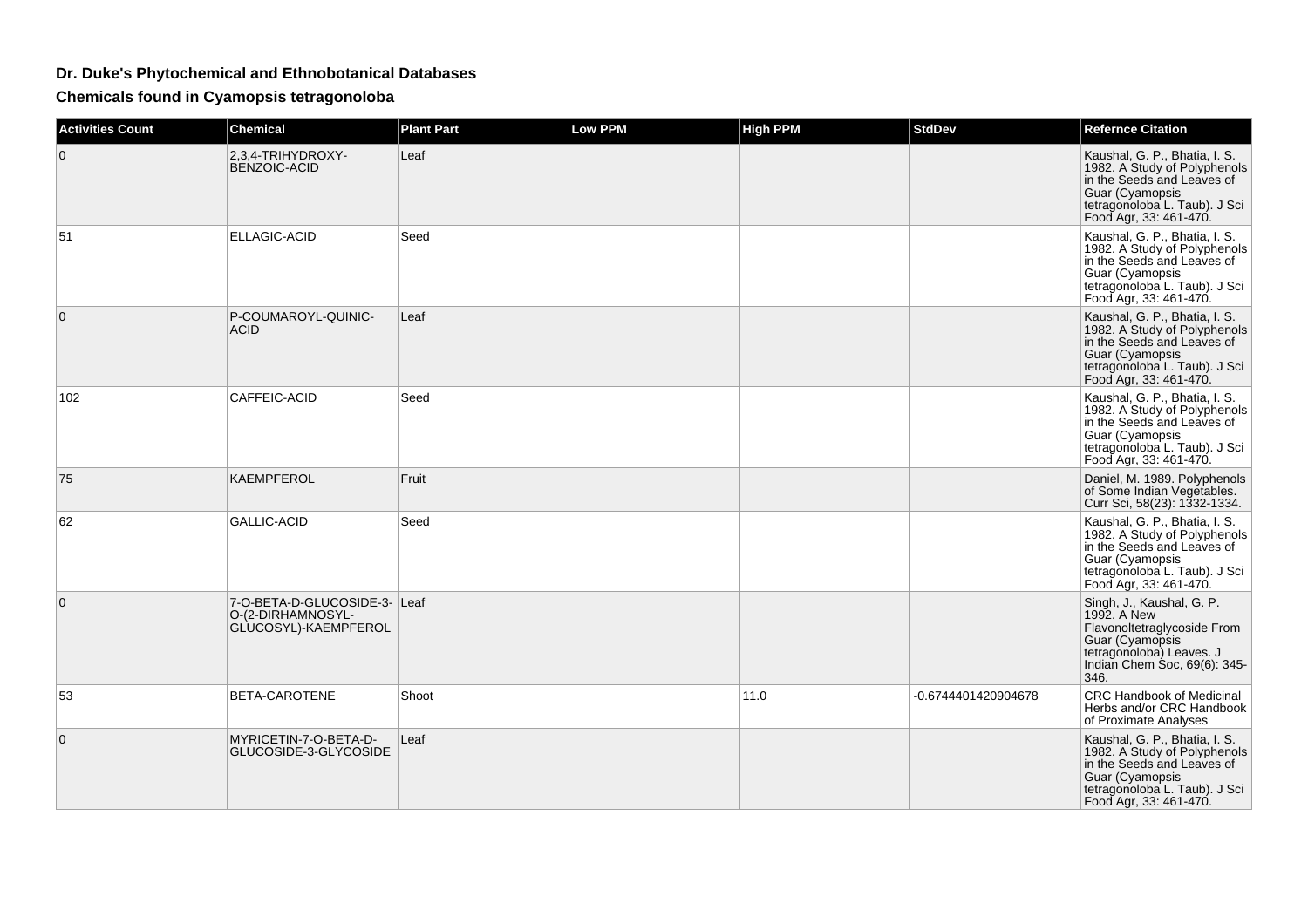| <b>Activities Count</b> | <b>Chemical</b>                                | <b>Plant Part</b> | <b>Low PPM</b> | <b>High PPM</b> | <b>StdDev</b>        | <b>Refernce Citation</b>                                                                                                                                                                |
|-------------------------|------------------------------------------------|-------------------|----------------|-----------------|----------------------|-----------------------------------------------------------------------------------------------------------------------------------------------------------------------------------------|
| $\overline{7}$          | <b>ASTRAGALIN</b>                              | Leaf              |                |                 |                      | Kaushal, G. P., Bhatia, I. S.<br>1982. A Study of Polyphenols<br>in the Seeds and Leaves of<br>Guar (Cyamopsis<br>tetragonoloba L. Taub). J Sci<br>Food Agr, 33: 461-470.               |
| 8                       | <b>GENTISIC-ACID</b>                           | Fruit             |                |                 |                      | Bajaj, K. L., Rani, M., Arora,<br>Y. K. 1978. Polyphenols and<br>Lignins of Mature Guar Pods<br>(Cyamopsis tetragonolobus).<br>Plant Biochem J, 5: 140-145.                             |
| $\mathbf 0$             | FLUROACETIC-ACID                               | Fruit             |                | 1.0             |                      | Vartiainen, T., Gynther, J.<br>1984. Fluoroacetic Acid in<br>Guar Gum, Food Chem<br>Toxicol, 22(4): 307-308.                                                                            |
| $\mathbf{0}$            | <b>WATER</b>                                   | Fruit             |                | 825000.0        | 0.236641791750783    | <b>CRC Handbook of Medicinal</b><br>Herbs and/or CRC Handbook<br>of Proximate Analyses                                                                                                  |
| 53                      | BETA-CAROTENE                                  | Fruit             |                | 2.0             | -0.14693466516508752 | <b>CRC Handbook of Medicinal</b><br>Herbs and/or CRC Handbook<br>of Proximate Analyses                                                                                                  |
| 27                      | LINOLEIC-ACID                                  | Seed Oil          |                | 472000.0        | 0.3180948503279217   | Varade, P. B., Misra, B. K.,<br>Sikka, K. C., Singh, S. P.<br>1984. Nutritive Assessment<br>of Guar Oil (Cyamopsis<br>tetragonoloba L. Taub). J Agr<br>Food Chem, 32(5): 1073-<br>1075. |
| $\Omega$                | MYRICETIN-7-O-BETA-D-<br>GLUCOSIDE-3-GLYCOSIDE | Seed              |                |                 |                      | Kaushal, G. P., Bhatia, I. S.<br>1982. A Study of Polyphenols<br>in the Seeds and Leaves of<br>Guar (Cyamopsis<br>tetragonoloba L. Taub). J Sci<br>Food Agr, 33: 461-470.               |
| $\overline{7}$          | <b>ASTRAGALIN</b>                              | Seed              |                |                 |                      | Kaushal, G. P., Bhatia, I. S.<br>1982. A Study of Polyphenols<br>in the Seeds and Leaves of<br>Guar (Cyamopsis<br>tetragonoloba L. Taub). J Sci<br>Food Agr, 33: 461-470.               |
| 43                      | PROTOCATECHUIC-ACID                            | Fruit             |                |                 |                      | Bajaj, K. L., Rani, M., Arora,<br>Y. K. 1978. Polyphenols and<br>Lignins of Mature Guar Pods<br>(Cyamopsis tetragonolobus).<br>Plant Biochem J, 5: 140-145.                             |
| $\mathbf{0}$            | <b>FLUOROACETIC-ACID</b>                       | Gum               |                | 9.5             |                      | Vartiainen, T., Gynther, J.<br>1984. Fluoroacetic Acid in<br>Guar Gum. Food Chem<br>Toxicol, 22(4): 307-308.                                                                            |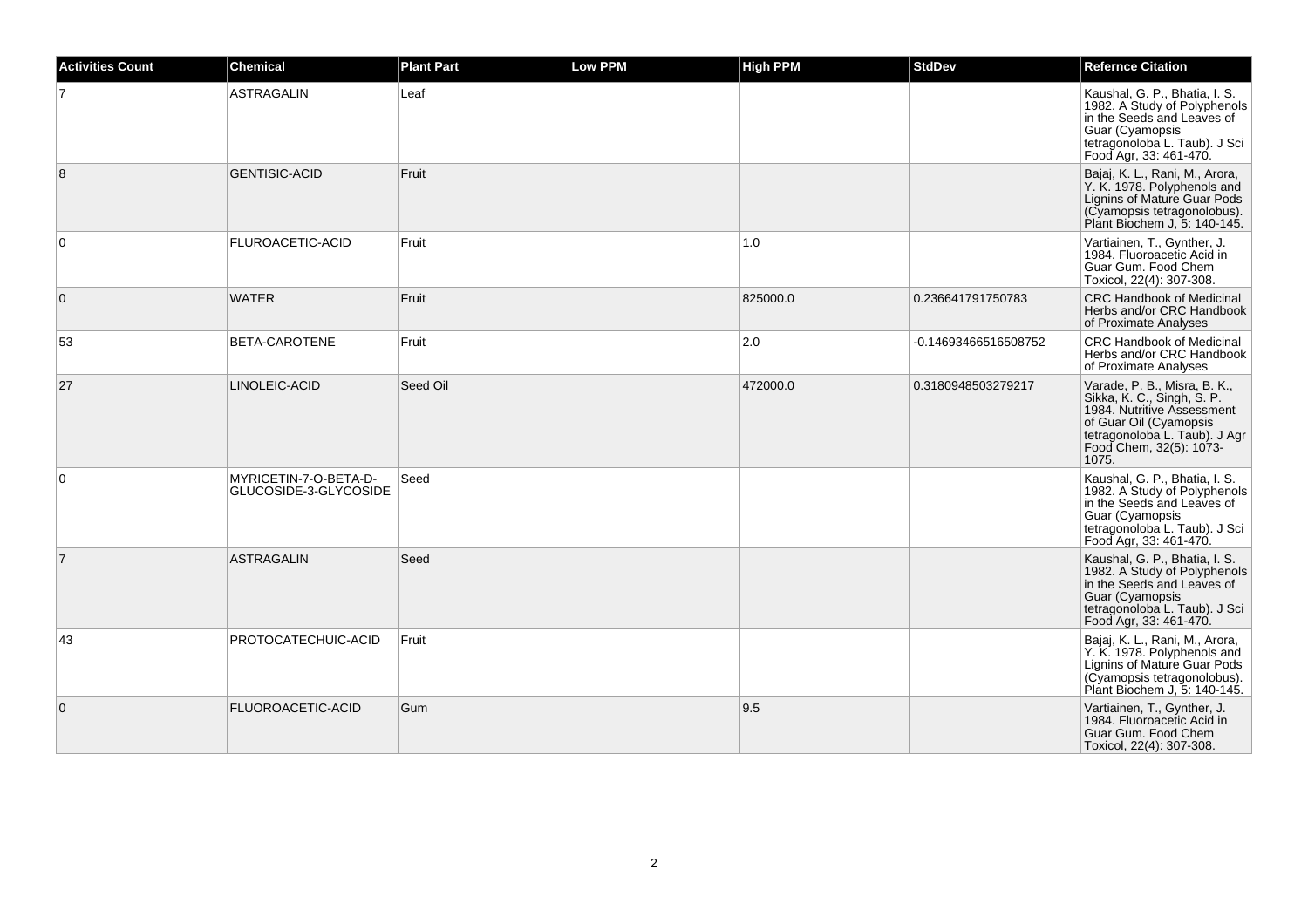| <b>Activities Count</b> | <b>Chemical</b>                                      | <b>Plant Part</b> | Low PPM | <b>High PPM</b> | <b>StdDev</b>        | <b>Refernce Citation</b>                                                                                                                                                                |
|-------------------------|------------------------------------------------------|-------------------|---------|-----------------|----------------------|-----------------------------------------------------------------------------------------------------------------------------------------------------------------------------------------|
| 77                      | CHLOROGENIC-ACID                                     | Leaf              |         |                 |                      | Kaushal, G. P., Bhatia, I. S.<br>1982. A Study of Polyphenols<br>in the Seeds and Leaves of<br>Guar (Cyamopsis<br>tetragonoloba L. Taub). J Sci<br>Food Agr, 33: 461-470.               |
| 18                      | OLEIC-ACID                                           | Seed Oil          |         | 290000.0        | -0.16298033837697343 | Varade, P. B., Misra, B. K.,<br>Sikka, K. C., Singh, S. P.<br>1984. Nutritive Assessment<br>of Guar Oil (Cyamopsis<br>tetragonoloba L. Taub). J Agr<br>Food Chem, 32(5): 1073-<br>1075. |
| 0                       | KAEMPFEROL-7-O-BETA-D- Leaf<br>GLUCOSIDE-3-GLYCOSIDE |                   |         |                 |                      | Kaushal, G. P., Bhatia, I. S.<br>1982. A Study of Polyphenols<br>in the Seeds and Leaves of<br>Guar (Cyamopsis<br>tetragonoloba L. Taub). J Sci<br>Food Agr, 33: 461-470.               |
| 6                       | CONIFERYL-ALCOHOL                                    | Fruit             |         |                 |                      | Bajaj, K. L., Rani, M., Arora,<br>Y. K. 1978. Polyphenols and<br>Lignins of Mature Guar Pods<br>(Cyamopsis tetragonolobus).<br>Plant Biochem J, 5: 140-145.                             |
| 77                      | CHLOROGENIC-ACID                                     | Seed              |         |                 |                      | Kaushal, G. P., Bhatia, I. S.<br>1982. A Study of Polyphenols<br>in the Seeds and Leaves of<br>Guar (Cyamopsis<br>tetragonoloba L. Taub). J Sci<br>Food Agr, 33: 461-470.               |
| 13                      | PALMITIC-ACID                                        | Seed Oil          |         | 179000.0        | -0.01895036765611912 | Varade, P. B., Misra, B. K.,<br>Sikka, K. C., Singh, S. P.<br>1984. Nutritive Assessment<br>of Guar Oil (Cyamopsis<br>tetragonoloba L. Taub). J Agr<br>Food Chem, 32(5): 1073-<br>1075. |
| 0                       | KAEMPFEROL-7-O-BETA-D- Seed<br>GLUCOSIDE-3-GLYCOSIDE |                   |         |                 |                      | Kaushal, G. P., Bhatia, I. S.<br>1982. A Study of Polyphenols<br>in the Seeds and Leaves of<br>Guar (Cyamopsis<br>tetragonoloba L. Taub). J Sci<br>Food Agr, 33: 461-470.               |
| $\Omega$                | P-HYDROXYCINNAMYL-<br><b>ALCOHOL</b>                 | Fruit             |         |                 |                      | Bajaj, K. L., Rani, M., Arora,<br>Y. K. 1978. Polyphenols and<br>Lignins of Mature Guar Pods<br>(Cyamopsis tetragonolobus).<br>Plant Biochem J, 5: 140-145.                             |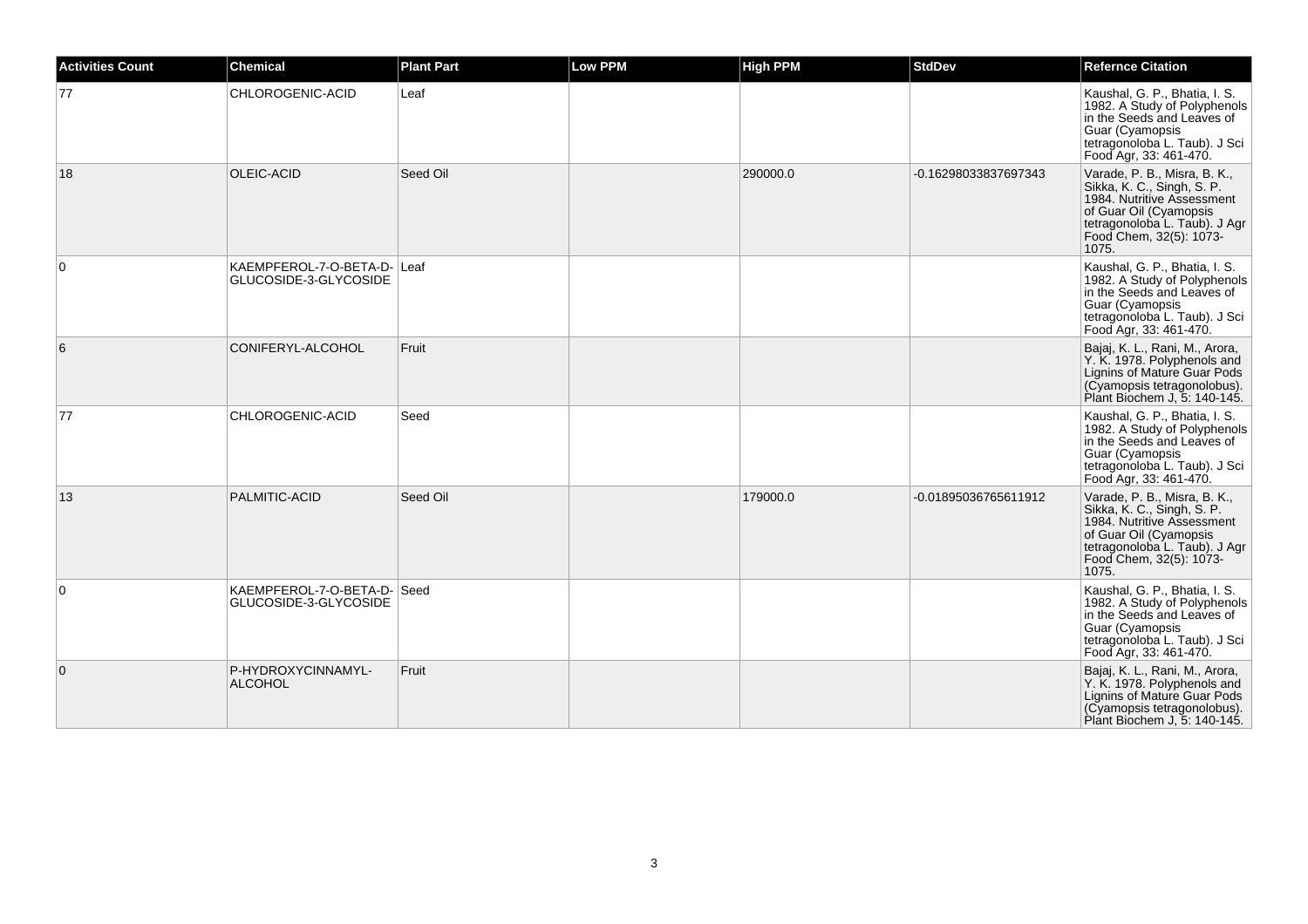| <b>Activities Count</b> | <b>Chemical</b>                      | <b>Plant Part</b> | <b>Low PPM</b> | <b>High PPM</b> | <b>StdDev</b>        | <b>Refernce Citation</b>                                                                                                                                                             |
|-------------------------|--------------------------------------|-------------------|----------------|-----------------|----------------------|--------------------------------------------------------------------------------------------------------------------------------------------------------------------------------------|
| 8                       | STEARIC-ACID                         | Seed Oil          |                | 58000.0         | -0.46568311898509607 | Varade, P. B., Misra, B. K., Sikka, K. C., Singh, S. P.<br>1984. Nutritive Assessment<br>of Guar Oil (Cyamopsis<br>tetragonoloba L. Taub). J Agr<br>Food Chem, 32(5): 1073-<br>1075. |
| $\overline{0}$          | KAEMPFEROL-3-0-<br><b>RUTINOSIDE</b> | Leaf              |                |                 |                      | Kaushal, G. P., Bhatia, I. S.<br>1982. A Study of Polyphenols<br>in the Seeds and Leaves of<br>Guar (Cyamopsis<br>tetragonoloba L. Taub). J Sci<br>Food Agr, 33: 461-470.            |
| 15                      | <b>FIBER</b>                         | Fruit             |                | 23000.0         | -1.1198873805281946  | <b>CRC Handbook of Medicinal</b><br>Herbs and/or CRC Handbook<br>of Proximate Analyses                                                                                               |
| $\vert$ 1               | <b>JUGLANIN</b>                      | Fruit             |                |                 |                      | Bajaj, K. L., Rani, M., Arora,<br>Y. K. 1978. Polyphenols and<br>Lignins of Mature Guar Pods<br>(Cyamopsis tetragonolobus).<br>Plant Biochem J, 5: 140-145.                          |
| $\mathbf 0$             | <b>PROTEIN</b>                       | Fruit             |                | 37000.0         | -0.9718744540749881  | <b>CRC Handbook of Medicinal</b><br>Herbs and/or CRC Handbook<br>of Proximate Analyses                                                                                               |
| 6                       | <b>MYRISTIC-ACID</b>                 | Seed Oil          |                |                 |                      | Varade, P. B., Misra, B. K., Sikka, K. C., Singh, S. P.<br>1984. Nutritive Assessment<br>of Guar Oil (Cyamopsis<br>tetragonoloba L. Taub). J Agr<br>Food Chem, 32(5): 1073-<br>1075. |
| 0                       | KAEMPFEROL-3-0-<br><b>RUTINOSIDE</b> | Seed              |                |                 |                      | Kaushal, G. P., Bhatia, I. S.<br>1982. A Study of Polyphenols<br>in the Seeds and Leaves of<br>Guar (Cyamopsis<br>tetragonoloba L. Taub). J Sci<br>Food Agr, 33: 461-470.            |
| $\mathbf{0}$            | <b>ASH</b>                           | Fruit             |                | 14000.0         | -1.1047928929878599  | <b>CRC Handbook of Medicinal</b><br>Herbs and/or CRC Handbook<br>of Proximate Analyses                                                                                               |
| $\mathbf 0$             | 3-EPIKATONIC-ACID                    | Seed              |                |                 |                      | Coxon, D. T., Wells, J. W.<br>1980. 3-epikatonic acid from<br>Guar Meal, Cyamopsis<br>tetragonoloba.<br>Phytochemistry, 19: 1247-<br>1248.                                           |
| 14                      | <b>POTASSIUM</b>                     | Shoot             |                | 19100.0         | -0.3338334397526517  | <b>CRC Handbook of Medicinal</b><br>Herbs and/or CRC Handbook<br>of Proximate Analyses                                                                                               |
| 0                       | <b>CARBOHYDRATES</b>                 | Fruit             |                | 122000.0        | -3.5340739619094204  | <b>CRC Handbook of Medicinal</b><br>Herbs and/or CRC Handbook<br>of Proximate Analyses                                                                                               |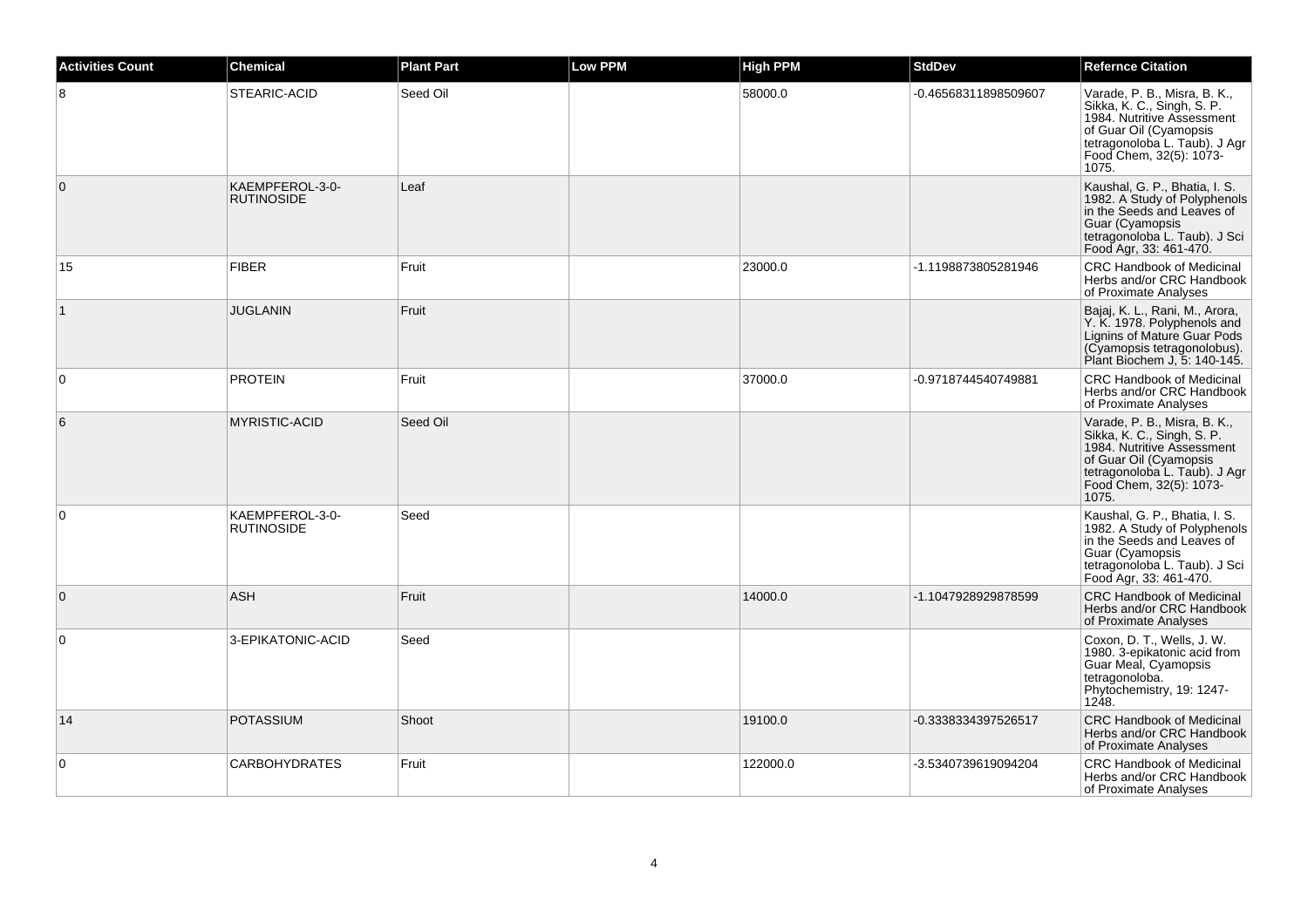| <b>Activities Count</b> | <b>Chemical</b>                                    | <b>Plant Part</b> | <b>Low PPM</b> | <b>High PPM</b> | <b>StdDev</b>        | <b>Refernce Citation</b>                                                                                                                                                  |
|-------------------------|----------------------------------------------------|-------------------|----------------|-----------------|----------------------|---------------------------------------------------------------------------------------------------------------------------------------------------------------------------|
| 25                      | P-COUMARIC-ACID                                    | Silk Stigma Style |                |                 |                      | Kandasamy, M. K. 1986. The<br>Stigmatic Exudate of<br>Cyamopsis tetragonoloba L.<br>Taub. Biochem Physiol<br>Pflanz, 181(8): 571-575.                                     |
| 6                       | <b>IRON</b>                                        | Shoot             |                | 331.0           | -0.2250517161113515  | <b>CRC Handbook of Medicinal</b><br>Herbs and/or CRC Handbook<br>of Proximate Analyses                                                                                    |
| 112                     | ASCORBIC-ACID                                      | Shoot             |                | 2800.0          | -0.23555395280964694 | <b>CRC Handbook of Medicinal</b><br>Herbs and/or CRC Handbook<br>of Proximate Analyses                                                                                    |
| $\mathbf 0$             | <b>FAT</b>                                         | Seed              |                | 27000.0         | -1.255672714114354   | <b>CRC Handbook of Medicinal</b><br>Herbs and/or CRC Handbook<br>of Proximate Analyses                                                                                    |
| $\mathbf{0}$            | TEXASIN-7-O-BETA-D-<br><b>GLUCOSIDE</b>            | Leaf              |                |                 |                      | Kaushal, G. P., Bhatia, I. S.<br>1982. A Study of Polyphenols<br>in the Seeds and Leaves of<br>Guar (Cyamopsis<br>tetragonoloba L. Taub). J Sci<br>Food Agr, 33: 461-470. |
| $\mathbf 0$             | 7-O-BETA-(2-RHAMNOSYL- Seed<br>GLUCOSYL)-MYRICETIN |                   |                |                 |                      | Singh, J., Kaushal, G. P.,<br>Sood, R. 1989. A New<br>Flavonol Glycoside from Guar<br>(Cyamopsis tetragonoloba L.<br>Taub). J Indian Chem Soc,<br>66(11): 833-834.        |
| 6                       | <b>IRON</b>                                        | Fruit             |                | 58.0            | -0.29741781491919245 | <b>CRC Handbook of Medicinal</b><br>Herbs and/or CRC Handbook<br>of Proximate Analyses                                                                                    |
| 112                     | ASCORBIC-ACID                                      | Fruit             |                | 490.0           | -0.2540222790363039  | <b>CRC Handbook of Medicinal</b><br>Herbs and/or CRC Handbook<br>of Proximate Analyses                                                                                    |
| $\mathbf 0$             | QUERCETIN-3-O-BETA-D-<br><b>RUTINOSIDE</b>         | Leaf              |                |                 |                      | Kaushal, G. P., Bhatia, I. S.<br>1982. A Study of Polyphenols<br>in the Seeds and Leaves of<br>Guar (Cyamopsis<br>tetragonoloba L. Taub). J Sci<br>Food Agr, 33: 461-470. |
| $\mathbf 0$             | FAT                                                | Leaf              |                | 9000.0          | -0.9457674024745288  | <b>CRC Handbook of Medicinal</b><br>Herbs and/or CRC Handbook<br>of Proximate Analyses                                                                                    |
| $\overline{4}$          | <b>PHOSPHORUS</b>                                  | Leaf              |                | 2700.0          | -0.41791805519896574 | <b>CRC Handbook of Medicinal</b><br>Herbs and/or CRC Handbook<br>of Proximate Analyses                                                                                    |
| 28                      | <b>CALCIUM</b>                                     | Leaf              |                | 24200.0         | 0.3937598773084697   | <b>CRC Handbook of Medicinal</b><br>Herbs and/or CRC Handbook<br>of Proximate Analyses                                                                                    |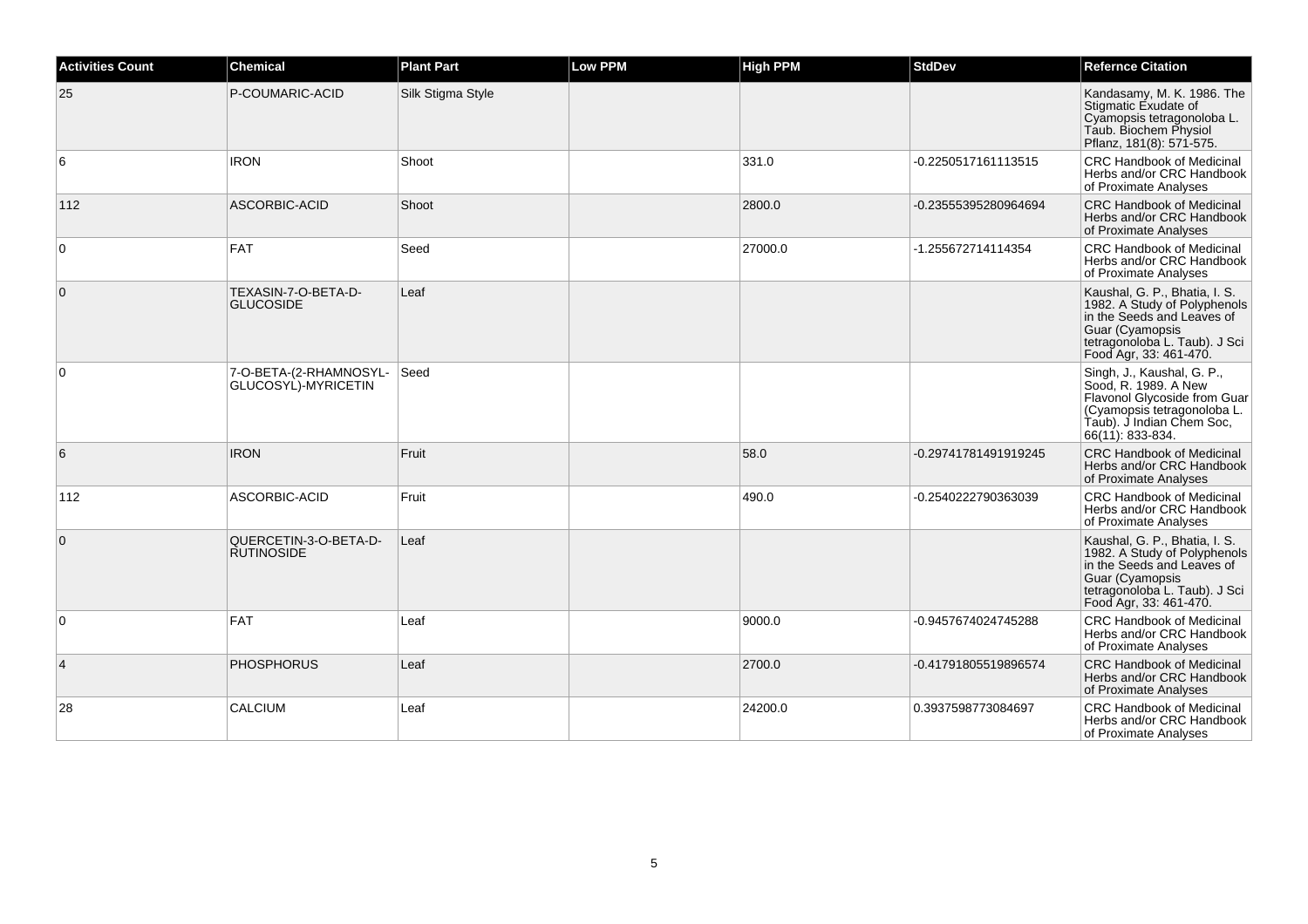| <b>Activities Count</b> | <b>Chemical</b>                                    | <b>Plant Part</b> | Low PPM | <b>High PPM</b> | <b>StdDev</b>        | <b>Refernce Citation</b>                                                                                                                                                                          |
|-------------------------|----------------------------------------------------|-------------------|---------|-----------------|----------------------|---------------------------------------------------------------------------------------------------------------------------------------------------------------------------------------------------|
| $\mathbf 0$             | 7-O-BETA-(2-RHAMNOSYL- Leaf<br>GLUCOSYL)-MYRICETIN |                   |         |                 |                      | Singh, J., Kaushal, G. P.,<br>Sood, R. 1989. A New<br>Flavonol Glycoside from Guar<br>(Cyamopsis tetragonoloba L.<br>Taub). J Indian Chem Soc,<br>66(11): 833-834.                                |
| $\mathbf 0$             | <b>GUARAN</b>                                      | Seed              |         |                 |                      | Karaw-Ya, M. S., Ammar, N.<br>M., Al-Okbl, S. Y. 1994.<br>Studies on Guaran as<br>Hypoglycemic Agent. Fac.<br>Pharmacy, Cairo University,<br>Cairo 11562 Egypt. Egypt J<br>Food Sci, 22(1): 1-12. |
| $\mathbf{0}$            | DAIDZEIN-7-O-BETA-D-<br><b>GLUCOSIDE</b>           | Leaf              |         |                 |                      | Kaushal, G. P., Bhatia, I. S.<br>1982. A Study of Polyphenols<br>in the Seeds and Leaves of<br>Guar (Cyamopsis<br>tetragonoloba L. Taub). J Sci<br>Food Agr, 33: 461-470.                         |
| 0                       | <b>FAT</b>                                         | Fruit             |         | 2000.0          | -0.6259762506792121  | <b>CRC Handbook of Medicinal</b><br>Herbs and/or CRC Handbook<br>of Proximate Analyses                                                                                                            |
| $\overline{4}$          | <b>PHOSPHORUS</b>                                  | Fruit             |         | 500.0           | -0.8249556409969647  | <b>CRC Handbook of Medicinal</b><br>Herbs and/or CRC Handbook<br>of Proximate Analyses                                                                                                            |
| 28                      | CALCIUM                                            | Fruit             |         | 1300.0          | -0.5898896055857143  | <b>CRC Handbook of Medicinal</b><br>Herbs and/or CRC Handbook<br>of Proximate Analyses                                                                                                            |
| 176                     | QUERCETIN                                          | Fruit             |         |                 |                      | Daniel, M. 1989. Polyphenols<br>of Some Indian Vegetables.<br>Curr Sci, 58(23): 1332-1334.                                                                                                        |
| 62                      | GALLIC-ACID                                        | Fruit             |         |                 |                      | Bajaj, K. L., Rani, M., Arora,<br>Y. K. 1978. Polyphenols and<br>Lignins of Mature Guar Pods<br>(Cyamopsis tetragonolobus).<br>Plant Biochem J, 5: 140-145.                                       |
| $\overline{4}$          | <b>PHOSPHORUS</b>                                  | Shoot             | 1600.0  | 2855.0          | -0.24195509734336013 | <b>CRC Handbook of Medicinal</b><br>Herbs and/or CRC Handbook<br>of Proximate Analyses                                                                                                            |
| 0                       | <b>FAT</b>                                         | Shoot             | 2400.0  | 24000.0         | -0.4258935674266053  | <b>CRC Handbook of Medicinal</b><br>Herbs and/or CRC Handbook<br>of Proximate Analyses                                                                                                            |
| 28                      | <b>CALCIUM</b>                                     | Shoot             | 7430.0  | 19800.0         | 0.3692304919069643   | <b>CRC Handbook of Medicinal</b><br>Herbs and/or CRC Handbook<br>of Proximate Analyses                                                                                                            |
| 0                       | ASH                                                | Seed              | 33000.0 | 43000.0         | -0.14678225213812016 | <b>CRC Handbook of Medicinal</b><br>Herbs and/or CRC Handbook<br>of Proximate Analyses                                                                                                            |
| $\mathbf 0$             | <b>ASH</b>                                         | Shoot             | 75000.0 | 80000.0         | -0.5227382651464656  | <b>CRC Handbook of Medicinal</b><br>Herbs and/or CRC Handbook<br>of Proximate Analyses                                                                                                            |